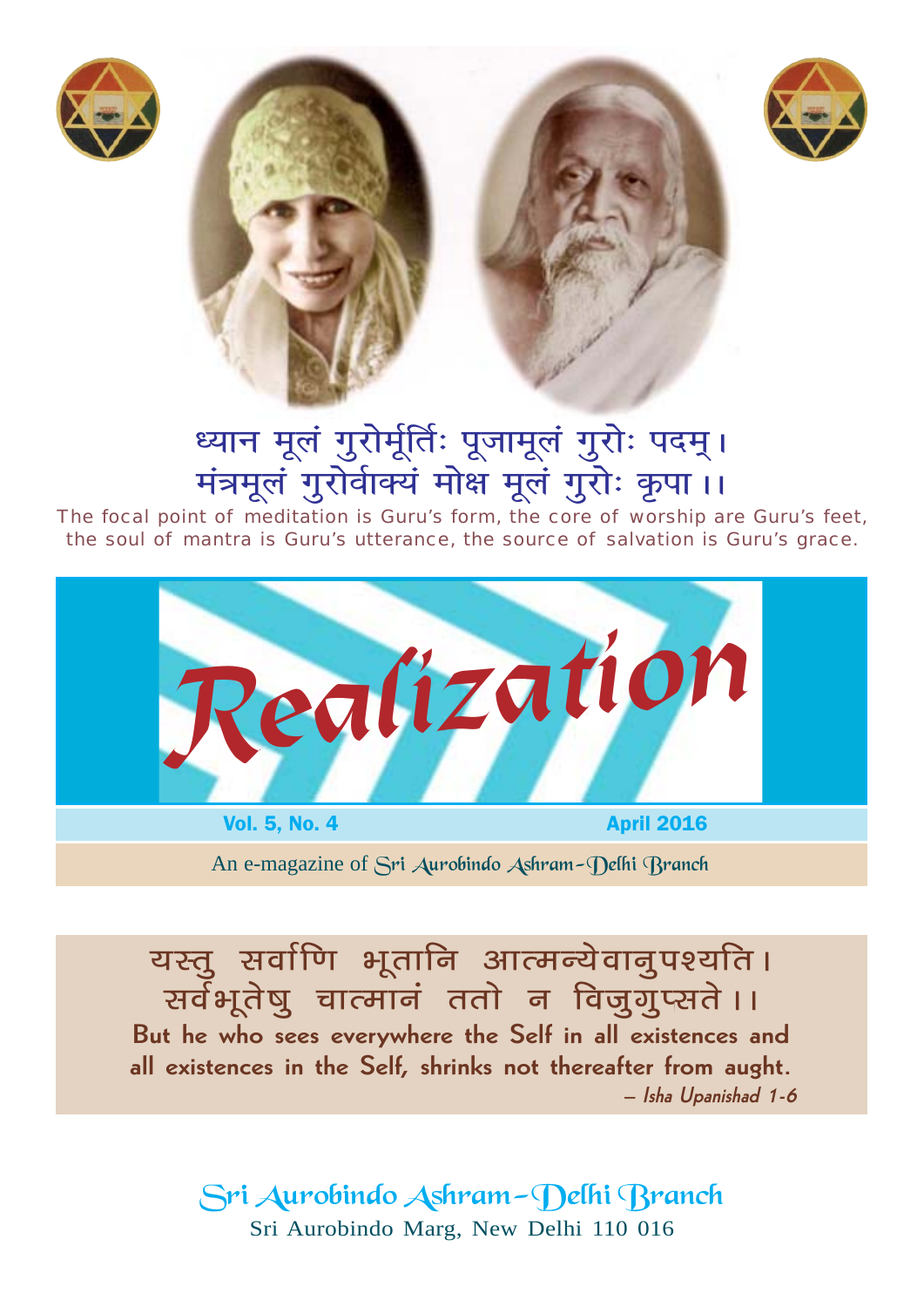|                                                                                                                                                                                                                                                                                                                                                                                                                                                                                                                                                                                                                                                                                  | <b>Ongoing &amp; Forthcoming Events</b>                                                                                                                                                          |                                                                                                                    |                                                                                                                                        |                                                                                         |                       |                                                                                                                   |
|----------------------------------------------------------------------------------------------------------------------------------------------------------------------------------------------------------------------------------------------------------------------------------------------------------------------------------------------------------------------------------------------------------------------------------------------------------------------------------------------------------------------------------------------------------------------------------------------------------------------------------------------------------------------------------|--------------------------------------------------------------------------------------------------------------------------------------------------------------------------------------------------|--------------------------------------------------------------------------------------------------------------------|----------------------------------------------------------------------------------------------------------------------------------------|-----------------------------------------------------------------------------------------|-----------------------|-------------------------------------------------------------------------------------------------------------------|
| <b>April 2016</b><br>Meditation & Satsang venue: Meditation Hall<br>$7 - 7:30$ pm<br><b>Monday - Saturday</b><br><b>Collective Meditation</b><br>Sunday Meditation & Discourses 10:00 - 11:30 am<br>Sadhana ke Pahle Kadam (Preliminary Steps on the Spiritual Quest)<br><b>April 03</b><br><b>Ms. Aparna Roy</b><br><b>April 10</b><br><b>Freedom: Real and Beautiful</b><br><b>Dr. Bharat Gupt</b><br><b>April 17</b><br>The Life Divine (Bk 2, Ch 10: Knowledge by Identity and Separative Knowledge) Shri Prashant Khanna<br><b>April 24</b><br>Will the Superman have less Mental ability than Man<br><b>Dr. Ramesh Bijlani</b><br>(Based on Words of Long Ago, pp 115-126) |                                                                                                                                                                                                  |                                                                                                                    |                                                                                                                                        |                                                                                         |                       |                                                                                                                   |
|                                                                                                                                                                                                                                                                                                                                                                                                                                                                                                                                                                                                                                                                                  |                                                                                                                                                                                                  |                                                                                                                    | <b>Other Programs</b>                                                                                                                  |                                                                                         |                       |                                                                                                                   |
| April 02 6:30-7:30 pm                                                                                                                                                                                                                                                                                                                                                                                                                                                                                                                                                                                                                                                            |                                                                                                                                                                                                  |                                                                                                                    |                                                                                                                                        | Bhajan Sandhya Ms. Vijaya Verma                                                         |                       |                                                                                                                   |
| <b>April 16-17</b>                                                                                                                                                                                                                                                                                                                                                                                                                                                                                                                                                                                                                                                               |                                                                                                                                                                                                  | 8:00 am–12:30 pm                                                                                                   |                                                                                                                                        | Orientation to Integral Yoga                                                            |                       |                                                                                                                   |
| <b>Wednesday</b><br><b>Saturday</b><br><b>Sunday (Except 17th)</b>                                                                                                                                                                                                                                                                                                                                                                                                                                                                                                                                                                                                               | Contact: 011-2656 7863; contact@aurobindoonline.in ; rambij@gmail.com<br>Ongoing Classes venue: Vidya Block Room 099                                                                             | 11:30 am-12:30 pm<br>6:00 – 7:00 pm Bhagvad Gita<br>11:30 am-12:30 pm Savitri<br>Contact: 011-2656 7863; 2651 7426 | <b>Bhagvad Gita</b>                                                                                                                    |                                                                                         |                       | <b>Shri Prashant Khanna</b><br><b>Shri Prashant Khanna</b><br><b>Shri Prashant Khanna</b>                         |
| <b>General O.P.D.</b><br>Tue/Thu/Sat<br>Mon/Tue/Wed/Fri<br>Tue/Thu<br><b>Daily</b>                                                                                                                                                                                                                                                                                                                                                                                                                                                                                                                                                                                               | The Mother's Integral Health Centre Activities<br>(Phone 011-2685 8563 ; <tmihc2000@yahoo.co.in>; Mrs. Bhatia (93122 65447)<br/>Speciality Clinics - By Appointment Only</tmihc2000@yahoo.co.in> | <b>Daily</b><br><b>Accupressure</b><br><b>Clinical Psychology</b><br><b>Mind Body Medicine</b>                     | $8:30 - 9:30$ am                                                                                                                       | Tue/Thu/Sat<br>Daily (11am-1pm)<br>Gynaecology Mon/Wed/Thu/Fri Homeopathy<br><b>Tue</b> |                       | $2:30 - 3:30$ pm<br><b>Ayurveda</b><br><b>Physiotherapy</b><br><b>Orthopaedics</b>                                |
| <b>Thursday</b>                                                                                                                                                                                                                                                                                                                                                                                                                                                                                                                                                                                                                                                                  |                                                                                                                                                                                                  | <b>Ophthalmology (Eye)</b>                                                                                         |                                                                                                                                        | Tue/Thu/Sat                                                                             |                       | <b>Naturopathy</b>                                                                                                |
| Wed/Thu<br>Wed/Fri                                                                                                                                                                                                                                                                                                                                                                                                                                                                                                                                                                                                                                                               |                                                                                                                                                                                                  | <b>General Surgery</b><br><b>Dental</b>                                                                            |                                                                                                                                        | <b>Wed</b>                                                                              |                       | <b>Psychiatry</b>                                                                                                 |
| Integrated Health Services: Tailor-made packages of 4 hrs./day (Tu/Th/Sa)<br>Includes: Ayurveda, Naturopathy, <i>Yogasana, Pranayama</i> , Accupressure, Eye Exercise, Integral Health Consultation                                                                                                                                                                                                                                                                                                                                                                                                                                                                              |                                                                                                                                                                                                  |                                                                                                                    |                                                                                                                                        |                                                                                         |                       |                                                                                                                   |
| <b>April 3 &amp; 17</b><br>Tue/Thu/Sat<br>Mon/Wed/Fri<br>Mon/Wed/Fri<br>Mon/Wed/Fri<br>Tue/Thu/Sat                                                                                                                                                                                                                                                                                                                                                                                                                                                                                                                                                                               | $6 - 7$ am<br>$6:45-7:45$ am<br>$8-9$ am<br>$9:45-10:45$ am<br>11 am-12 noon<br>$5 - 6$ pm                                                                                                       |                                                                                                                    | <i><b>Yogasanaclass</b></i><br><b>Yogasanaclass</b><br><b>Yoga for Senior Citizens</b><br><b>Yogasanaclass</b><br><b>Yogasanaclass</b> | Mahamrityunjaya Havan & Gita Paath                                                      | <b>Ms. Ritu Birla</b> | <b>Shri Debi Prasad</b><br><b>Ms. Preeti Bhardwaj</b><br><b>Ms. Monica Srivastava</b><br><b>Shri Deepak Jhamb</b> |
| <b>Dr. Surinder Katoch</b><br>April 9-10 6:30-9:30 am<br>Ayurveda Camp<br>Contact: 011-2685 8563; 98111 99167; <tmihc2000@yahoo.co.in></tmihc2000@yahoo.co.in>                                                                                                                                                                                                                                                                                                                                                                                                                                                                                                                   |                                                                                                                                                                                                  |                                                                                                                    |                                                                                                                                        |                                                                                         |                       |                                                                                                                   |
| <b>April 11-29</b><br>9 Session Package / Vedic background of Prana; Healing with Breath; Mind Control                                                                                                                                                                                                                                                                                                                                                                                                                                                                                                                                                                           | Mon/Thu/Fri<br>011-2685 8563 / 98184 05040 ; <tmihc2000@yahoo.co.in></tmihc2000@yahoo.co.in>                                                                                                     |                                                                                                                    | $10$ am- $12$ noon                                                                                                                     | Prana as Medicine in 'The Eternal Guru Speaks' series                                   |                       | <b>Dr. Shardha Batra MD</b>                                                                                       |
| <b>April 23-28</b>                                                                                                                                                                                                                                                                                                                                                                                                                                                                                                                                                                                                                                                               | $8:00$ am                                                                                                                                                                                        |                                                                                                                    |                                                                                                                                        | Contact: 011-2685 8563; Madhu 92683 84794                                               |                       | Integral Eye Exercise Camp                                                                                        |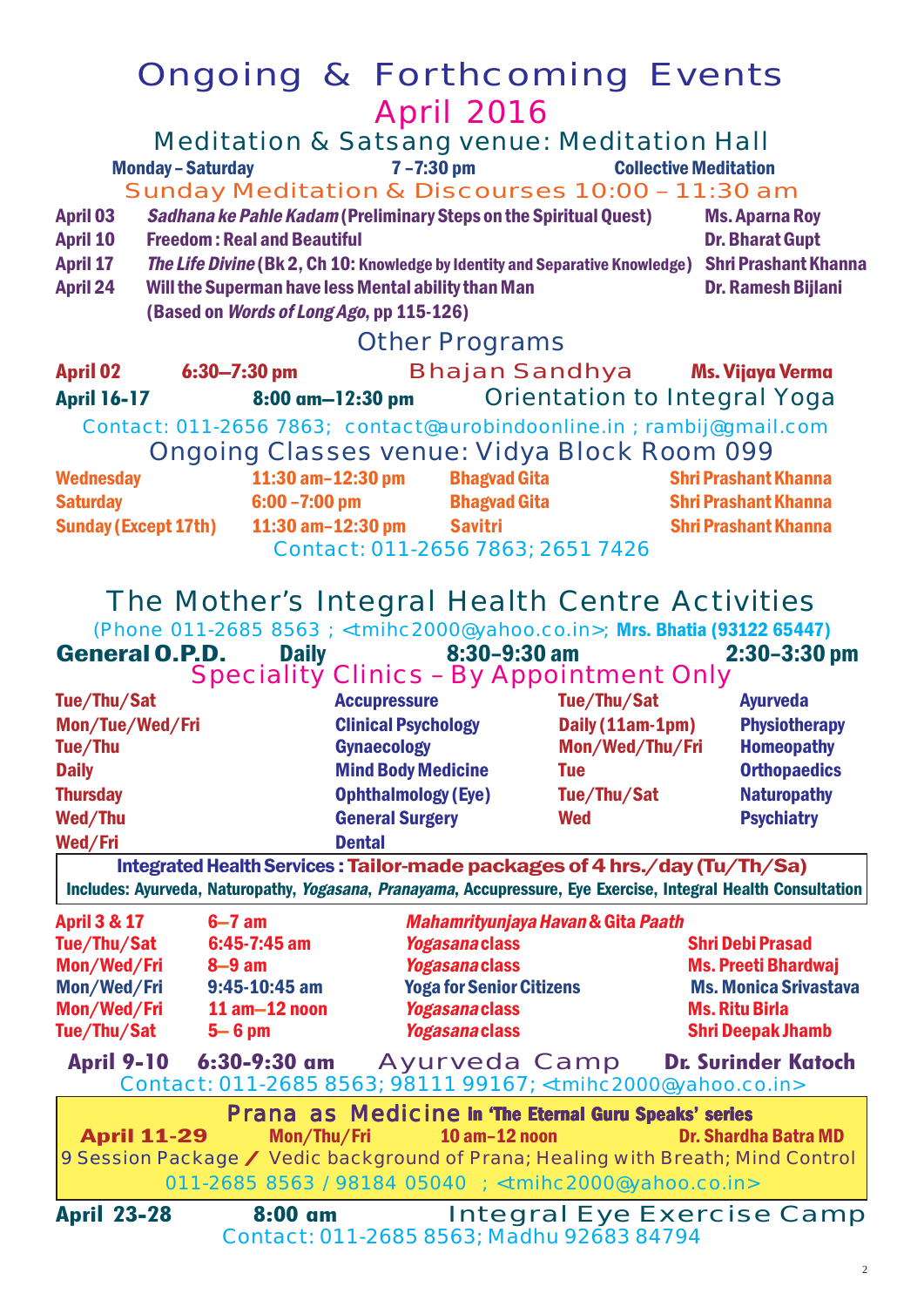| Ongoing Classes venue: The Mother's Integral Health Centre Rm 15J |                                  |                                                                                          |                                                    |  |  |  |
|-------------------------------------------------------------------|----------------------------------|------------------------------------------------------------------------------------------|----------------------------------------------------|--|--|--|
| <b>Monday</b><br>Wed/Fri                                          | $3:30-4:30$ pm<br>$3:30-4:30$ pm | <b>Vivekachoodamani</b><br><b>Chhandogya Upanishad</b>                                   | <b>Dr. Tarun Baveja</b><br><b>Dr. Tarun Baveja</b> |  |  |  |
|                                                                   |                                  | Contact: 011-2656 8563; Aradhana <aradhana.archer@gmail.com></aradhana.archer@gmail.com> |                                                    |  |  |  |
|                                                                   | Matri Kala Mandir CLASS SCHEDULE |                                                                                          |                                                    |  |  |  |
| Mon/Fri/Sat                                                       | $3:00 - 6:00$ pm                 | <b>Hindusthani Classical Vocal</b>                                                       | <b>Shri Kshitij Mathur</b>                         |  |  |  |
| Wed/Sat                                                           | $3:30 - 6:30$ pm                 | <b>Hindusthani Classical Vocal</b>                                                       | <b>Smt. Vijaya Verma</b>                           |  |  |  |
| Tue/Thu                                                           | 4:00-5:00 pm                     | <b>Hindusthani Classical Vocal</b>                                                       | <b>Smt. Premsheela</b>                             |  |  |  |
| <b>Mon to Sat</b>                                                 | $4:00 - 6:30$ pm                 | <b>Music for The Soul</b>                                                                | <b>Km. Karunamayee</b>                             |  |  |  |
| Wed/Fri                                                           | $4:00 - 6:00$ pm                 | <b>Hindusthani Classical Vocal</b>                                                       | <b>Shri Shiv Prasad Rao</b>                        |  |  |  |
| Wed/Sat                                                           | $3:30-6:30$ pm                   | <b>Carnatic Vocal</b>                                                                    | <b>Smt Jalaja Shankar</b>                          |  |  |  |
| Wed/Thu                                                           | 4:00-6:30 pm                     | <b>Tabla</b>                                                                             | <b>Shri Vijay Shankar Mishra</b>                   |  |  |  |
| Wed/Fri                                                           | 4:00-6:30 pm                     | <b>Sitar</b>                                                                             | <b>Shri Neel Ranjan Mukherjee</b>                  |  |  |  |
| Mon/Fri                                                           | $3:30 - 5:30$ pm                 | <b>Flute</b>                                                                             | <b>Shri Himanshu Dutt</b>                          |  |  |  |
| Mon/Fri                                                           | $3:30 - 5:30$ pm                 | <b>Violin</b>                                                                            | <b>Dr. Ranjan Srivastav</b>                        |  |  |  |
| Mon/Wed/Fri                                                       | $3:30 - 6:00$ pm                 | <b>Hawaian Guitar &amp; Key Board</b>                                                    | <b>Shri Neel Ranjan Mukherjee</b>                  |  |  |  |
| Tue/Thu                                                           | $3:30 - 5:30$ pm                 | <b>Spanish Guitar</b>                                                                    | <b>Shri Jagdish Kumar</b>                          |  |  |  |
| Mon/Wed                                                           | 4:00-6:00 pm                     | <b>Bharata Natyam</b>                                                                    | <b>Smt Rajeswari Natarajan</b>                     |  |  |  |
| Tue/Thu                                                           | 4:00-6:30 pm                     | <b>Kathak Nritya</b>                                                                     | <b>Smt. Raksha Singh</b>                           |  |  |  |
| Wed/Sat                                                           | $4:00 - 6:30$ pm                 | <b>Kathak Nritya</b>                                                                     | <b>Km. Anjali Saini</b>                            |  |  |  |
| Mon/Fri                                                           | $3:30 - 5:00$ pm                 | Odissi Nritya                                                                            | <b>Shri Dibakar Khuntia</b>                        |  |  |  |
| Mon/Fri                                                           | 4:00-5:30 pm                     | <b>Painting</b>                                                                          | <b>Smt. Tatini Sengupta Ray</b>                    |  |  |  |
| Tue/Thu                                                           | 4:00-6:00 pm                     | <b>Painting</b>                                                                          | <b>Shri Tapan Ch. Bhowmick</b>                     |  |  |  |
| Tue/Thu/Sat                                                       | 5:00-6:00 pm                     | <b>Table Tennis</b>                                                                      | <b>Shri Gulshan Rai Khera</b>                      |  |  |  |
| <b>Mon to Sat</b>                                                 | $5:00 - 6:00$ pm                 | <b>Taekwondo</b>                                                                         | <b>Shri Arshad Hashish</b>                         |  |  |  |
| Tue/Thu/Sat                                                       | $5:00 - 6:15$ pm                 | <b>Basketball (M.I.S. students)</b>                                                      | <b>Shri Hridesh Rawal</b>                          |  |  |  |

Contact: 011-3242 5661; 2656 7863; <matrikalamandir67@gmail.com>

## 2016 Camps in the Kumaon Himalayas

Venue: Madhuban, Talla Ramgarh

| <b>Apr 01-05</b>     | Spiritual Retreat, Sivananda Yoga Centre, Gurgaon      | <b>English</b>   | <b>Arun Pandala</b>   |
|----------------------|--------------------------------------------------------|------------------|-----------------------|
| <b>Apr 08-15</b>     | <b>Outdoor Activities, Indus World School, Gurgaon</b> |                  | Anju Khanna, Anuska   |
| <b>Apr 20-26</b>     | <b>Spiritual Retreat, Life Positive</b>                | <b>English</b>   | <b>Tripti Salwani</b> |
| <b>Apr 27-May 03</b> | <b>Spiritual Retreat, SAS Baroda</b>                   | Gujarati/English | <b>Sharad Joshi</b>   |
| <b>Apr 10-15</b>     | <b>Outdoor Activities, Indus World School, Gurgaon</b> |                  | Anju Khanna, Anuska   |

### Venue: Van Niwas, Nainital

| <b>Apr 06-12</b>     | <b>Study Camp</b> | <b>Marathi</b>                               |
|----------------------|-------------------|----------------------------------------------|
| <b>Apr 13-19</b>     | <b>Study Camp</b> | <b>Marathi</b>                               |
| <b>Apr 20-26</b>     | <b>Study Camp</b> | <b>Marathi</b>                               |
| <b>Apr 27-May 03</b> | <b>Study Camp</b> | <b>Marathi</b>                               |
| <b>Apr 03-09</b>     | <b>Youth Camp</b> | <b>Aaditya Vidyaashram, Puducherry</b>       |
| <b>Apr 10-16</b>     | <b>Youth Camp</b> | Vivekananda Vidya Vihar, Maral Sarovar, M.P. |
| <b>Apr 20-26</b>     | <b>Youth Camp</b> | <b>Shikshantar School, Haryana</b>           |
| <b>Apr 27-May 03</b> | <b>Youth Camp</b> | <b>Shree KVO Seva Samaj, Mumbai</b>          |
|                      |                   | <b>Alwar Public School, Rajasthan</b>        |

*Contact: 011-2656 7863; 2652 4810;* **<***contact@aurobindoonline.in***>**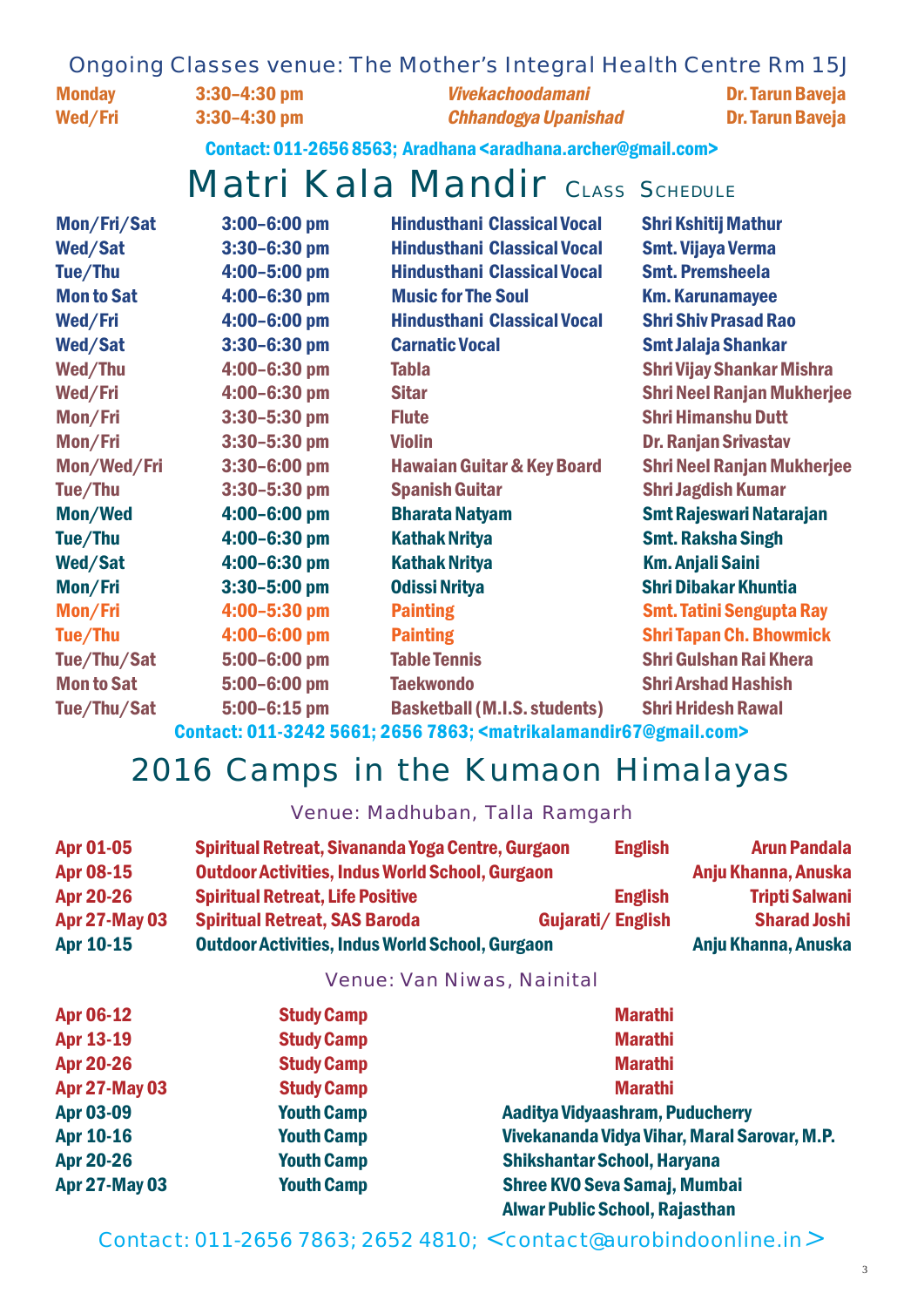### Important Days in the Ashram 2016

| <b>4 April</b>                               |                                                                                                      | Anniversary of Sri Aurobindo's advent in Pondicherry             |                                                                  |  |
|----------------------------------------------|------------------------------------------------------------------------------------------------------|------------------------------------------------------------------|------------------------------------------------------------------|--|
| <b>4 April</b>                               | Anniversary of Tapasya Bhavan's Inauguration Day                                                     |                                                                  |                                                                  |  |
| <b>PROGRAMME</b>                             |                                                                                                      |                                                                  |                                                                  |  |
| 07:00 am<br>06:30 pm<br>06:45 pm<br>07:40 pm | <b>Invocation</b><br><b>Reading by Tara didi</b><br><b>Musical offering (Flute)</b><br><b>Prasad</b> | <b>Shri Himanshu Dutt</b>                                        | <b>Meditation Hall</b><br>Tapasya courtyard<br>Tapasya courtyard |  |
| <b>23 April</b>                              |                                                                                                      | Foundation-day Anniversary of The Mother's International School  |                                                                  |  |
|                                              |                                                                                                      |                                                                  |                                                                  |  |
| <b>24 April</b>                              |                                                                                                      | Anniversary of Mother's final arrival in Pondicherry-Darshan Day |                                                                  |  |
|                                              |                                                                                                      |                                                                  |                                                                  |  |

24 th april 1956 The manifestation of the Supramental upon fact, a reality. It is at work here, and one day will come when the most blind, the most unconscious, loca the most unwilling shall be obliged to recognize it.



Darshan April 24, 1950



#### 24 APRIL 1956

The manifestation of the Supramental upon earth is no more a promise but a living fact, a reality.

It is at work here, and one day will come when the most blind, the most unconscious, even the most unwilling shall be obliged to recognise it.

– The Mother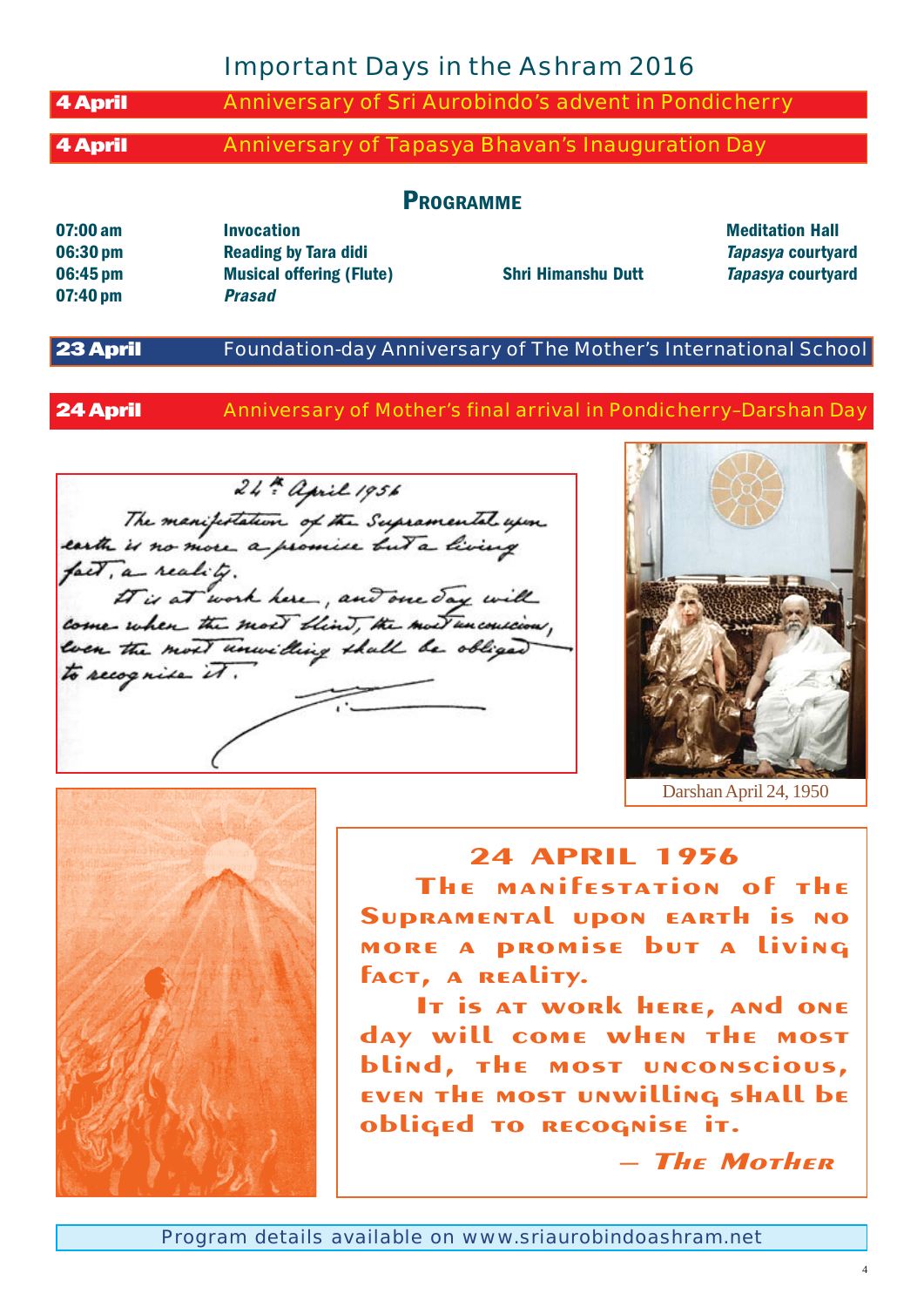### **Next Cycle of Human Destiny (2)**

The whole trend of modern thought and modern endeavour reveals itself to the observant eye as a large conscious effort of Nature in man to effect a general level of intellectual equipment, capacity and farther possibility by universalising the opportunities which modern civilisation affords for the mental life. Even the preoccupation of the European intellect, the protagonist of this tendency, with material Nature and the externalities of existence is a necessary part of the effort. It seeks to prepare a sufficient basis in man's physical being and vital energies and in his material environment for his full mental possibilities. By the spread of education, by the advance of the backward races, by the elevation of depressed classes, by the multiplication of labour-saving appliances, by the movement towards ideal social and economic conditions, by the labour of Science towards an improved health, longevity and sound physique in civilised humanity, the sense and drift of this vast movement translates itself in easily intelligible signs. The right or at least the ultimate means may not always be employed, but their aim is the right preliminary aim,—a sound individual and social body and the satisfaction of the legitimate needs and demands of the material mind, sufficient ease, leisure, equal opportunity, so that the whole of mankind and no longer only the favoured race, class or individual may be free to develop the emotional and intellectual being to its full capacity. At present the material and economic aim may predominate, but always, behind, there works or there waits in reserve the higher and major impulse.

And when the preliminary conditions are satisfied, when the great endeavour has found its base, what will be the nature of that farther possibility which the activities of the intellectual life must serve? If Mind is indeed Nature's highest term, then the entire development of the rational and imaginative intellect and the harmonious satisfaction of the emotions and sensibilities must be to themselves sufficient. But if, on the contrary, man is more than a reasoning and emotional animal, if beyond that which is being evolved, there is something that has to be evolved, then it may well be that the fullness of the mental life, the suppleness, flexibility and wide capacity of the intellect, the ordered richness of emotion and sensibility may be only a passage towards the development of a higher life and of more powerful faculties which are yet to manifest and to take possession of the lower instrument, just as mind itself has so taken possession of the body that the physical being no longer lives only for its own satisfaction but provides the foundation and the materials for a superior activity.

The assertion of a higher than the mental life is the whole foundation of Indian philosophy and its acquisition and organisation is the veritable object served by the methods of Yoga. Mind is not the last term of evolution, not an ultimate aim, but, like body, an instrument. It is even so termed in the language of Yoga, the inner instrument (*antahkarana*).And Indian tradition asserts that this which is to be manifested is not a new term in human experience, but has been developed before and has even governed humanity in certain periods of its development. In any case, in order to be known it must at one time have been partly developed. And if since then Nature has sunk back from her achievement,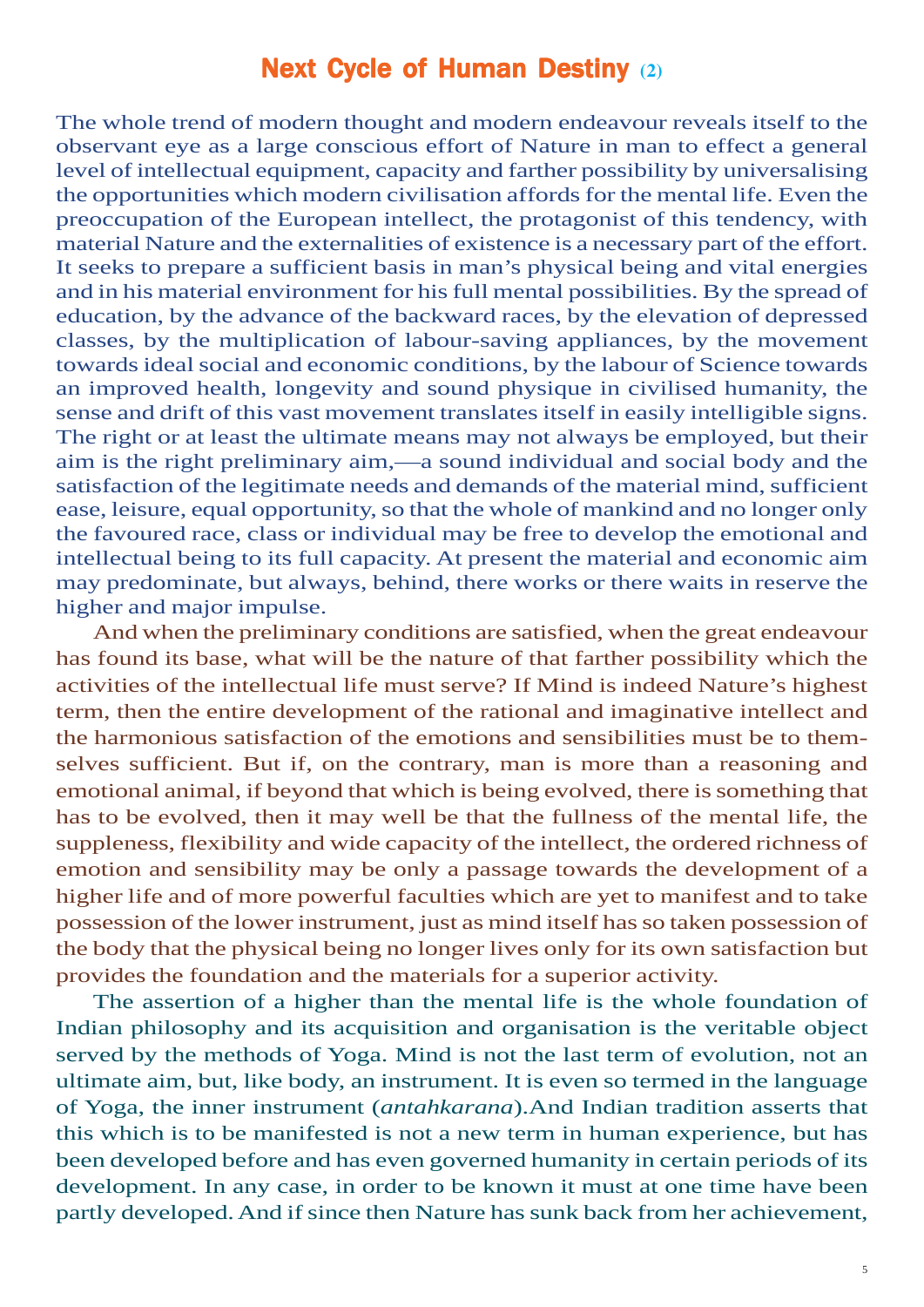the reason must always be found in some unrealised harmony, some insufficiency of the intellectual and material basis to which she has now returned, some over-specialisation of the higher to the detriment of the lower existence.

But what then constitutes this higher or highest existence to which our evolution is tending? In order to answer the question we have to deal with a class of supreme experiences, a class of unusual conceptions which it is difficult to represent accurately in any other language than the ancient Sanskrit tongue in which alone they have been to some extent systematised. The only approximate terms in the English language have other associations and their use may lead to many and even serious inaccuracies. The terminology of Yoga recognises besides the status of our physical and vital being, termed the gross body and doubly composed of the food sheath and the vital vehicle (*annakosha* and *pranakosha*), besides the status of our mental being, termed the subtle body and singly composed of the mind sheath or mental vehicle (*manah-kosha*), a third, supreme and divine status of supra-mental being, termed the causal body and composed of a fourth and a fifth vehicle (*vijnanakosha* and *anandakosha*) which are described as those of knowledge and bliss. But this knowledge is not a systematised result of mental questionings and reasonings, not a temporary arrangement of conclusions and opinions in the terms of the highest probability, but rather a pure self-existent and self-luminous Truth. And this bliss is not a supreme pleasure of the heart and sensations with the experience of pain and sorrow as its background, but a delight also self existent and independent of objects and particular experiences, a self-delight which is the very nature, the very stuff, as it were, of a transcendent and infinite existence.

Do such psychological conceptions correspond to anything real and possible? All Yoga asserts them as its ultimate experience and supreme aim. They form the governing principles of our highest possible state of consciousness, our widest possible range of existence. There is, we say, a harmony of supreme faculties, corresponding roughly to the psychological faculties of revelation, inspiration and intuition, yet acting not in the intuitive reason or the divine mind, but on a still higher plane, which see Truth directly face to face, or rather live in the truth of things both universal and transcendent and are its formulation and luminous activity. And these faculties are the light of a conscious existence superseding the egoistic and itself both cosmic and transcendent, the nature of which is Bliss. These are obviously divine and, as man is at present apparently constituted, superhuman states of consciousness and activity. A trinity of transcendent existence, self-awareness and self-delight (*sacchidananda*) is, indeed, the metaphysical description of the supreme Atman, the self-formulation, to our awakened knowledge, of the Unknowable whether conceived as a pure Impersonality or as a cosmic Personality manifesting the universe. But in Yoga they are regarded also in their psychological aspects as states of subjective existence to which our waking consciousness is now alien, but which dwell in us in a superconscious plane and to which, therefore, we may always ascend.

– *Sri Aurobindo*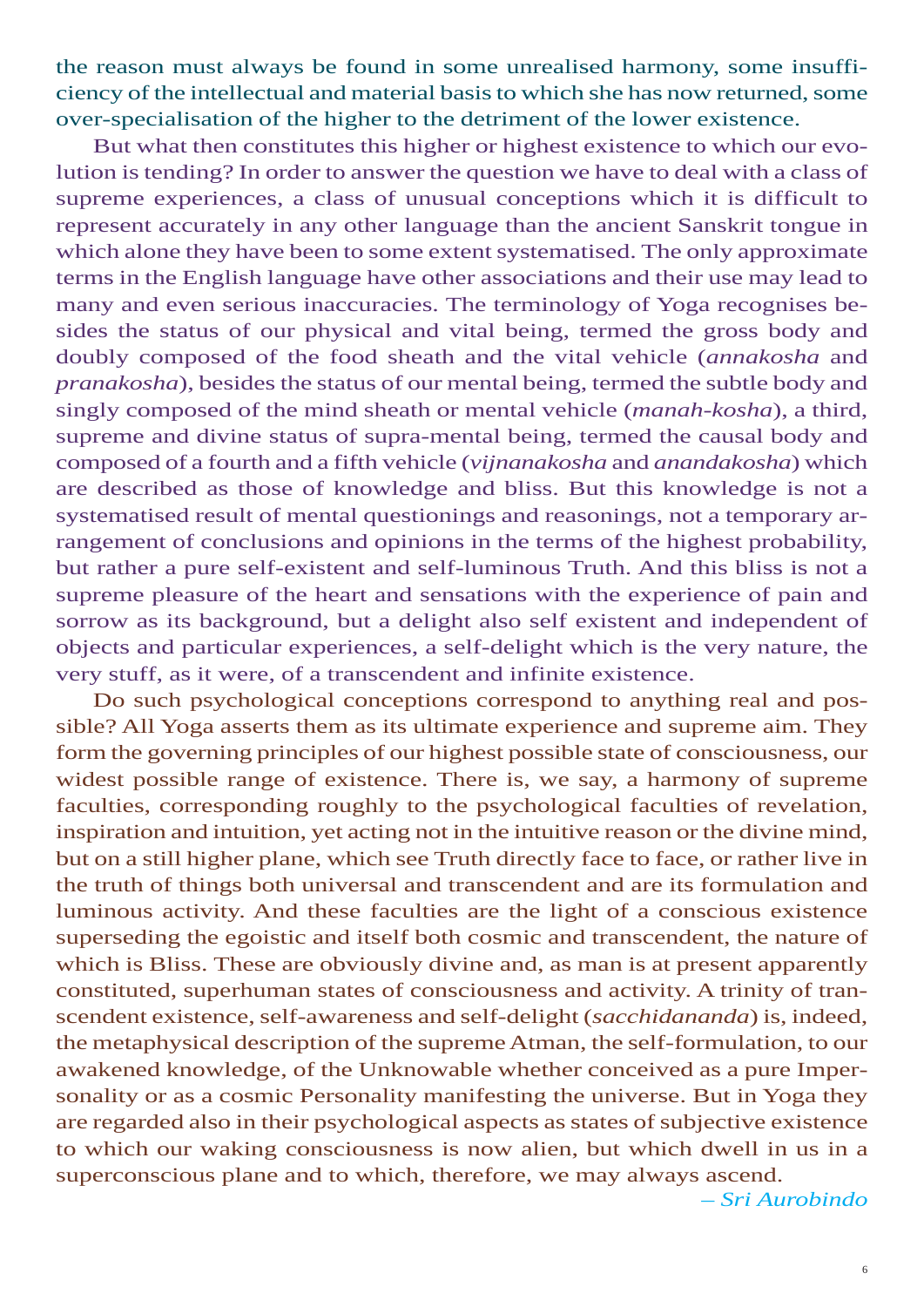### Activities during February 16, 2015 – March 15, 2016

In continuation of celebrations for the sixtieth anniversary of the Sri Aurobindo Ashram-Delhi Branch, Ms. Anisha Roy presented a vocal music program in the Meditation Hall on 16 February. She was accompanied by Shri Fateh Singh on the Tabla.

Fifty students of Mirambika school in the age group of 10-14 pre-

> sented a varied program led by Pt. Barun Pal on the afternoon of 17 February in the Meditation Hall. The program began with invocation for the divine Presence and *raaga* Lakshman, and continued with assorted items of vo-

cal & instrumental music, Rabindra Sangeet, symphonies from Bach & Mozart,

and tabla, flute and violin recitals.

In the evening, in an instrumental music performance, Shri Neel Ranjan Mukherjee presented items on Hawaiian guitar and Dr. Ranjan Kumar Srivastava presented items on violin. Tabla accompaniment was given by Shri Subhash Kanti Das.

On February 18, an exhibition of paintings was set up in the Hall of Grace of The Mother's International School by Ms. Mridula Vichitra, an alumna of the New Delhi College of Arts and a teacher at Modern School for 30 years. Her forte is the use of natural plant pigments. Mridula was inspired in her artwork by the Mother's *Flowers and Their Spiritual Significance* and her adage, "Life must blossom like a flower, offering itself to the Divine."

In the evening, a program of kathak was presented in the Hall of Grace by two students of 2011 Sangeet Kala Academi awardee Smt. Manjushree Chatterjee.

Dancers infused creativity into their performance by blending elements of other dance forms as well. The climax of the evening was a number by Smt. Manjushree herself which was set to a Surdas *bhajan* on the

sorrow of separation (*viraha*) felt by the gopis after Krishna left Vrindavan for Mathura.

Sri M (born a Muslim, Mumtaz Ali, Guru given name, Madhukar Nath), a





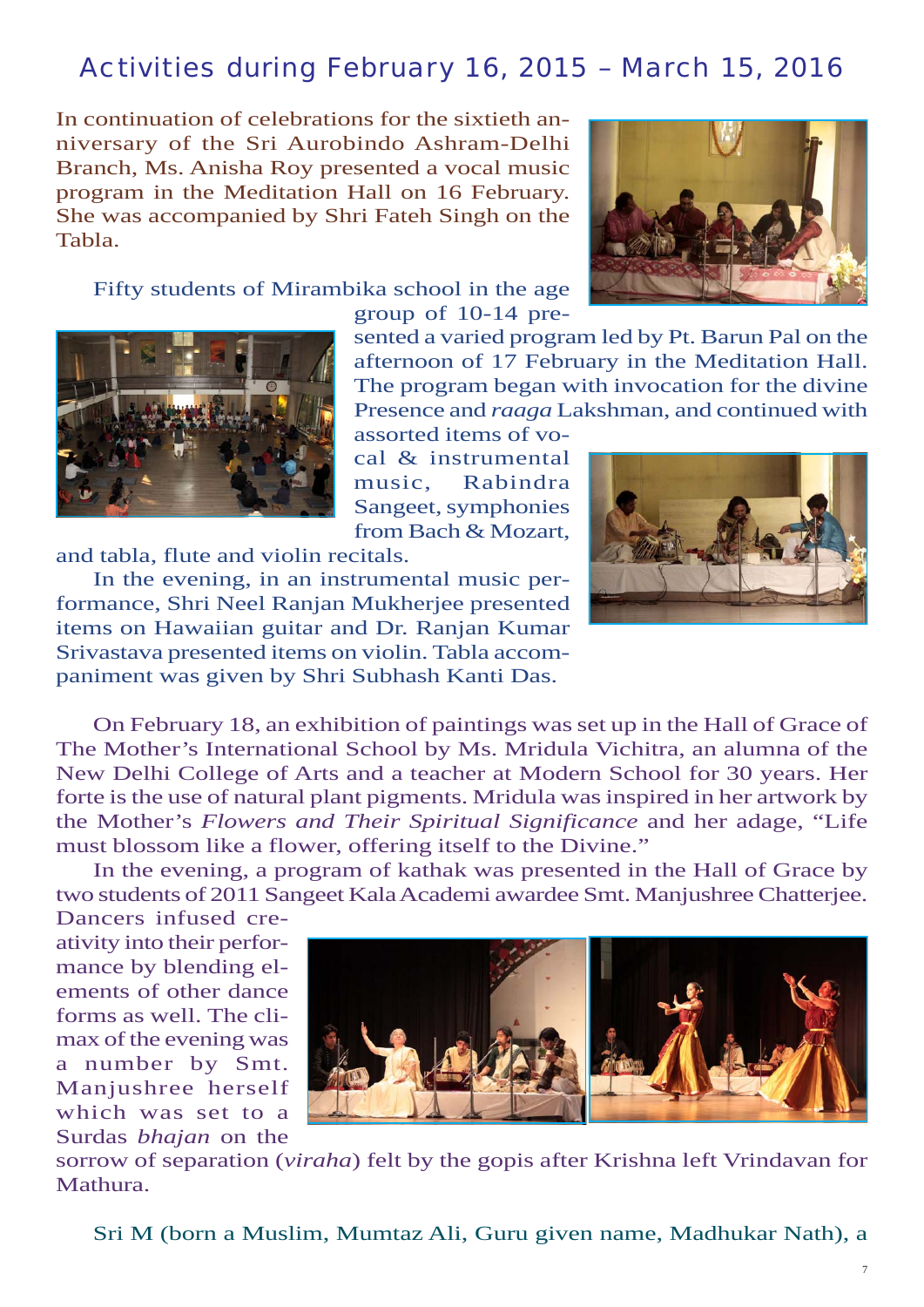

spiritual leader and founder of Satsang Foundation of Madanapalle, Andhra Pradesh, began a *padayatra* titled 'Walk of Hope' on January 12, 2016 (Swami Vivekananda's birthday) from Kanyakumari to Kashmir with a core group of 70 persons intending to cover a total of 7,500 kilometers on their way. While passing through Delhi the entire group stopped for a little time to interact with the students &

staff of The Mother's International School and the Ashram residents. Sri M. addressed the students and others on the need for national unity. He toured the Ashram, and paid his respect at Sri Aurobindo's Shrine. At the end of their visit all padayatris had a meal in the Ashram Dining Hall.

Two students of Ms. R. Vani Madhav presented a brilliant performance of Odissi dance in the Hall of Grace on 19 February in continuation of the  $60<sup>th</sup>$ foundation anniversary of the Ashram as well as an adjunct to the Birth-anniversary celebrations of the **Mother** 





In the morning of February 20, senior students of The Mother's International School made an offering of devotional songs interspersed with well-chosen recitations from the

works of Sri Aurobindo and the Mother.

Forty-ninth anniversary of the inception of Matri Kala Mandir (MKM), the Mother's Temple of Fine Arts was commemorated in the afternoon of February 20<sup>th</sup>. In addition to musical offerings, Karuna Didi recounted the history of MKM and elaborated on the significance of the word 'harmony' given by the Mother as the motto of MKM. Dr. Ramesh Bijlani spoke about the creative and spiritual aspects of fine arts and said that mind of man is only partially capable of evaluating these because they reflect the loftier attributes of the soul.

In the evening, there was a play 'The Virtues' enacted by the Ashram young-

sters, most of them teachers at Mirambika. The play, based on a story by the Mother, depicts a glamorous gathering of prestigious virtues such as truth, sincerity, aspiration, humility, prudence, etc. Suddenly a guest in a rather simple white dress makes her appearance but nobody seems to recognize her. Whereas she is ignored by others, Prudence introduces herself and asks for the guest's name. The humble newcomer is Gratitude who

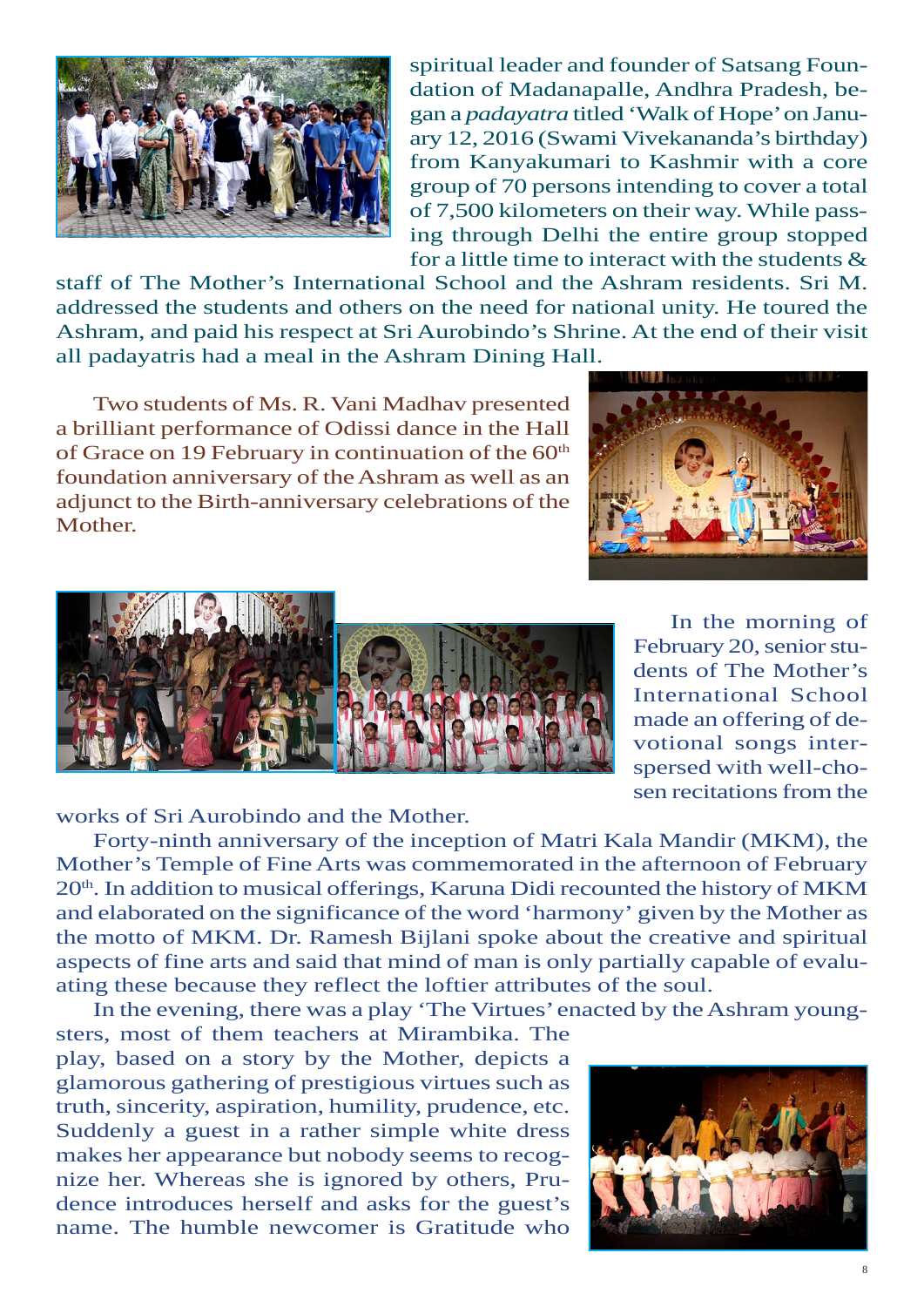states that she is rarely invited to such gatherings, a truism articulating the cardinal fact that it is the one virtue often neglected by most of us.

Celebrations of the 138<sup>th</sup> birth-anniversary of the Mother began in the early dawn with *Prabhat Pheri*, followed by 'Invocation' for the divine Presence by Km. Karunamayee in the Meditation Hall.

In the Meditation Hall in the forenoon, a teacher of The Mother's International School, Ms.Suparna Adhikary offered a bevy of devotional songs. Thereafter, Shri Prashant Khanna talked about 'The Role of the Mother in Sri Aurobindo's yoga.' He began by stating that the Mother is the hub and the driving force behind Sri Aurobindo Ashram, whether in Pondicherry or in Delhi. While still quite young, the Mother had started dreaming of a place where ardent seekers would be able to pursue their spiritual quest without worrying about the basic necessities of life. The opportunity came when in 1926 after a major realization, Sri Aurobindo went in to seclusion after handing over to her the material and spiritual charge of the small number of disciples who formed the core of the Ashram. She gave the Ashram a practical shape and it was under her care that the Ashram grew to the extent that today it is one of the largest Ashrams in India. Yet another notable contribution of the Mother to Integral Yoga is a collection of her *Prayers and Meditations*. Having been written in states of flaming aspiration, extreme devotional ardor and ecstasy of intuitive revelations, they teach us how to articulate our aspiration, how to pray, and how to surrender, the keystone of the practice of Integral Yoga. Shri Khanna illustrated this

by reading out a few prayers.

In the afternoon, youngsters enacted a dance-drama based on the life of Chaitanya Mahaprabhu, pioneer of bhakti movements in Bengal and Odisha in  $15<sup>th</sup>$  century. Legend says that even as an infant, he stopped crying as soon as he heard Krishna's name. A few instances of Chaitanya Mahaprabhu



healing the sick were enacted. There were also scenes of his being mocked at and being ill-treated, and his eventual vindication by the Lord's intercession. Swami Shantatmananda of Sri Ramakrishna Mission was the honored chief



guest for the event.

In the evening, after the traditional March-past,

lights or aspiration were kindled around Sri Aurobindo's Shrine. Tara didi read 'Four Aspects of the Mother' interspersed at appropriate points by music by the



Ashram Choir led by Karuna didi in the Meditation Hall. At the close of the eventful day, *prasad* was distributed to all attendees.

During this period several groups from abroad visited and stayed at the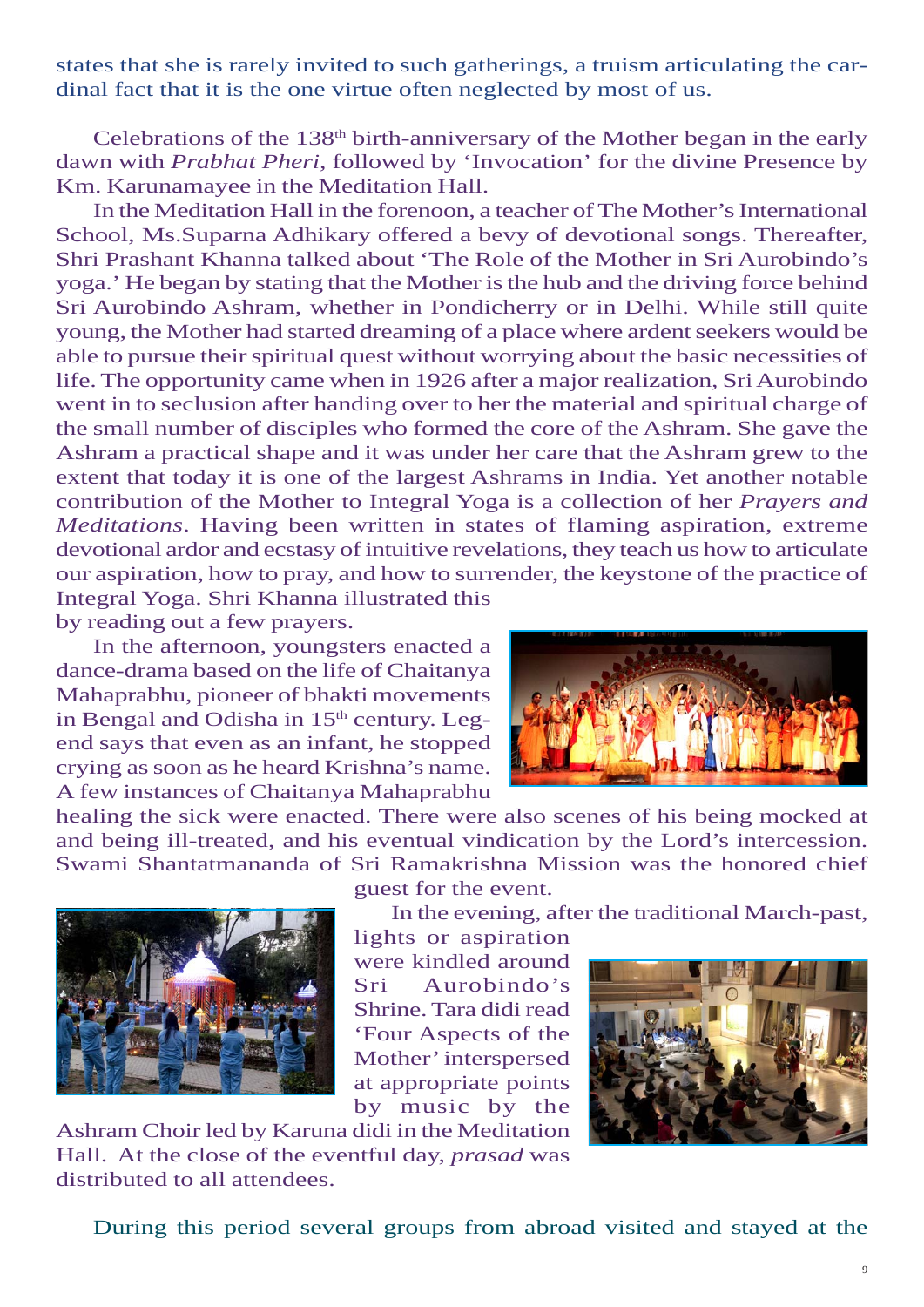Ashram. A group of 15 seekers including several yoga teachers and led by Ms. Karen Hamdon & Mr. Lawrence Dombro arrived on 21 February and stayed for a few days. Prof. Shyam Bhatnagar led a group of 14 persons from USA, Russia, Holland and France spent a few days from February 25. Fourteen students of psychology from La Salle University, Philadelphia, USA, with their professors, Dr. Melinda Ingersoll, Dr. Charles Desnoveks and Ms. Darshini Shah arrived on March 4 for a visit of several days. And one group of 25 from the USA led by renowned writer-spiritual leader Phillip Goldberg visited the Ashram on March 6. All individuals participated in the ongoing activities of the Ashram during their stay and visit. In addition, Dr. Ramesh Bijlani conducted special sessions to apprise the visitors about the life-affirming philosophy of the Integral Yoga of Sri Aurobindo and the Mother. Feedback from visitors was positive with words and phrases like "great experience", "feeling of peace and well-being", "refreshing and calming energy", etc.

Nineteen class XI girl students accompanied by two teachers from Kanger Valley Academy of Raipur joined a value-added adventure camp conducted by



Auro-Mira Service Society (AMSS) from February 27 to March 2 at Kechla. Activities included shramdan, day and night trekking, rappelling, swim-

ming, boating, and community service work like teaching academic subjects such as English, Math, etc. to the children of Auro-Mira Vidya Mandir, the school run by AMSS. Appreciative comments include, "The



night trek was interesting, we got a chance to sit under the clear sky near the river it was like heaven on earth" (P.L.); "The student teacher relationship here more like a friend, everybody is equally treated; starting from the youngest to the oldest, everyone does their own work" (S.D); "Although I had been

to a number of adventure camps, this one was a unique experience" (V.G.).

Former Chairman of Sri Aurobindo Ashram-Delhi Branch, Late Shri Anil Jauhar's



second *punyatithi* on 28 February 2016 was commemorated in the Ashram with a *havan* at



Chacha ji's Samadhi in the forenoon. In the evening,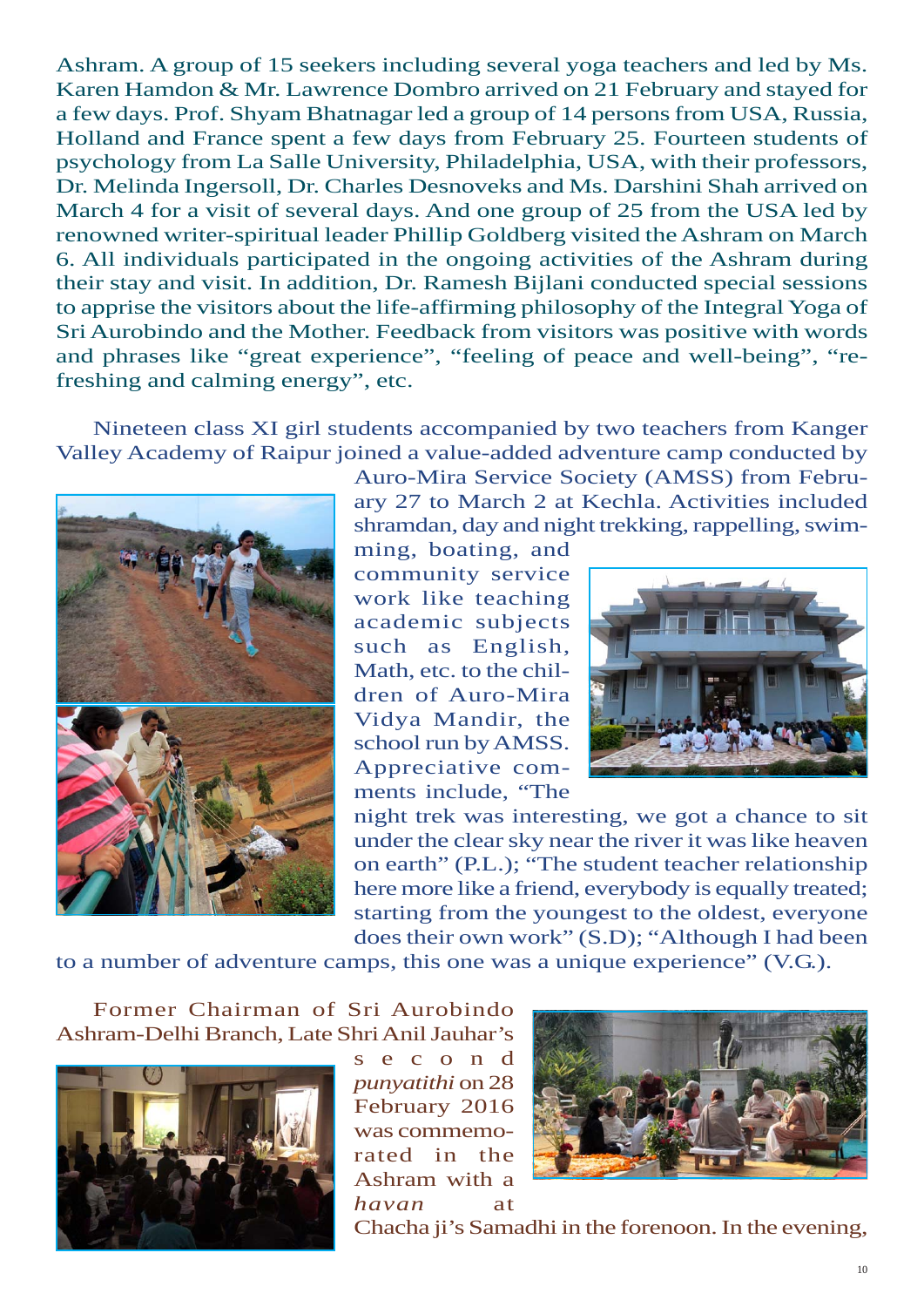#### Pt. Barun Pal presented a music program on Hansa-veena in the Meditation Hall.

The Mother declared that on 29 February 1956, Supermind was concretely



established in the atmosphere of the Earth. Fifteenth cycle of this momentous event was celebrated in the Ashram with invocation of the divine Presence in the Mediation Hall in the morning of 29<sup>th</sup> February. In the forenoon, Sri Smriti, an exhibit of about 650 material objects used or at least touched by the Mother Herself, was inaugurated by Tara didi. The

exhibition quenches, to some extent, the thirst of devotees for physical contact with the Mother by bringing them close to the objects imbued with her Consciousness. The exhibits in the Ashram Library com-



plex remained open from 10 am – 12 noon through the month of March 2016.

Lamps of aspiration were kindled in the evening in the Samadhi-lawn. The



Ashram Choir then presented devotional music in the Meditation Hall and Tara didi read the announcement made by the Mother regarding the

advent of the Supramental consciousness on Earth as well as subsequent leap year messages. Dr. Ramesh Bijlani elaborated on the sig-

nificance of the Day in simple terms. Prasad and a card bearing the following message was distributed to all attendees:

*The step from man towards superman is the next approaching achievement in the earth's evolution. There lies our destiny and the liberating key to our aspiring, but troubled and limited human existence – inevitable because it is at once the intention of the inner Spirit and the logic of Nature's process.*

– Sri Aurobindo

In the monthly program of *bhajan sandhya*, Ms. Sapna Mukherjee on 5th March made an offering of popular Meera Bhajans. Her melodious voice transported the audience into another world altogether. She was ably supported by Mr. Mohit Gangani and Mr.Saubhagya Gandharva on *tabla* and flute respectively.

Note: Pictures can be viewed up to 200% size for finer detail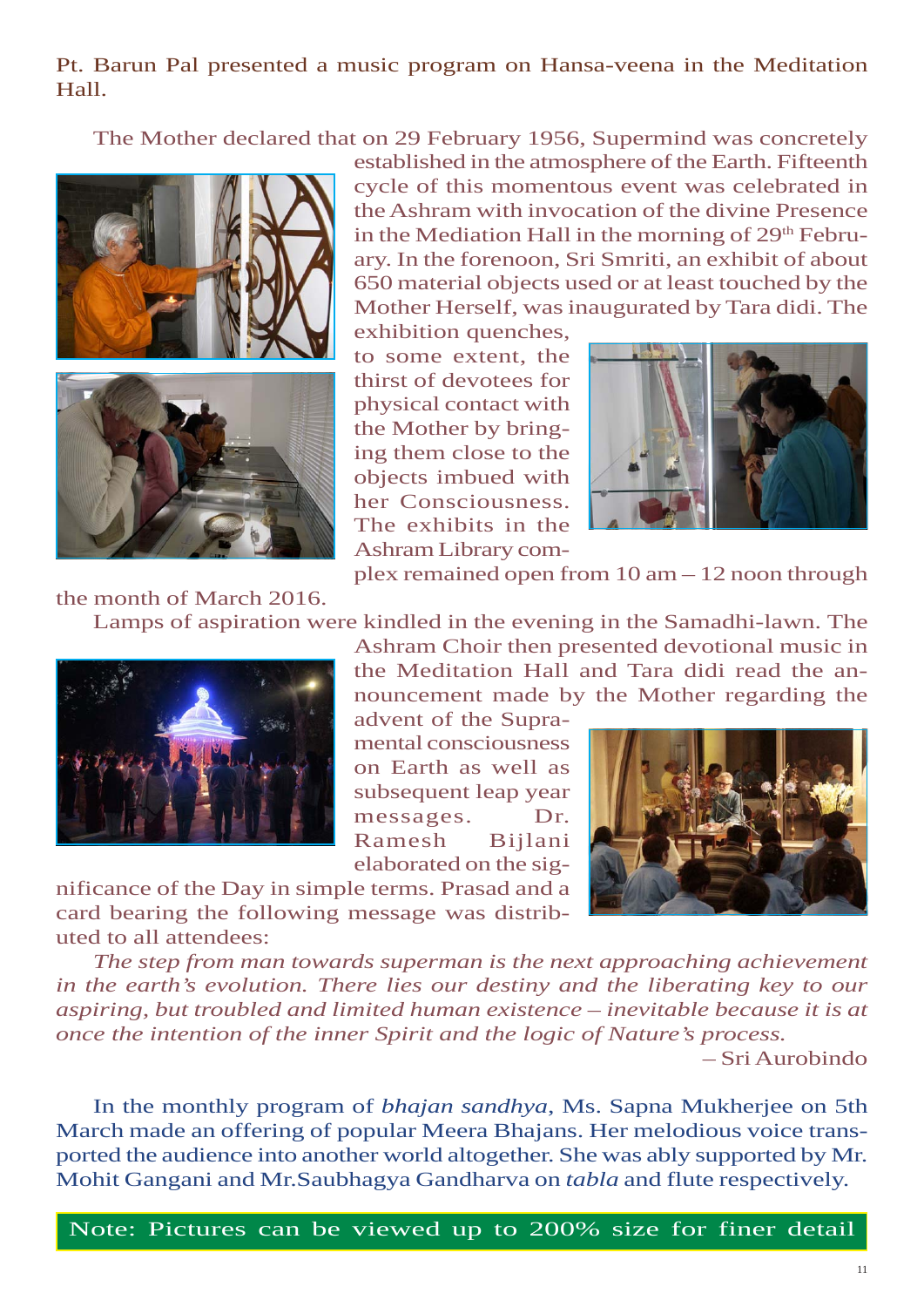### THE IDEAL OF HUMAN UNITY

CHAPTER XXVIII DIVERSITY IN ONENESS

It is essential to keep constantly in view the fundamental powers and realities of life if we are not to be betrayed by the arbitrary rule of the logical reason and its attachment to the rigorous and limiting idea into experiments which, however convenient in practice and however captivating to a unitarian and symmetrical thought, may well destroy the vigour and impoverish the roots of life. For that which is perfect and satisfying to the system of the logical reason, may yet ignore the truth of life and the living needs of the race. Unity is an idea which is not at all arbitrary or unreal; for unity is the very basis of existence. The oneness that is secretly at the foundation of all things, the evolving spirit in Nature is moved to realise consciously at the top; the evolution moves through diversity from a simple to a complex oneness. Unity the race moves towards and must one day realise.

But uniformity is not the law of life. Life exists by diversity; it insists that every group, every being shall be, even while one with all the rest in its universality, yet by some principle or ordered detail of variation unique. The overcentralisation which is the condition of a working uniformity, is not the healthy method of life. Order is indeed the law of life, but not an artificial regulation. The sound order is that which comes from within as the result of a nature that has discovered itself and found its own law and the law of its relations with others. Therefore the truest order is that which is founded on the greatest possible liberty; for liberty is at once the condition of vigorous variation and the condition of self-finding. Nature secures variation by division into groups and insists on liberty by the force of individuality in the members of the group. Therefore the unity of the human race to be entirely sound and in consonance with the deepest laws of life must be founded on free groupings, and the groupings again must be the natural association of free individuals. This is an ideal which it is certainly impossible to realise under present conditions or perhaps in any near future of the human race; but it is an ideal which ought to be kept in view, for the more we can approximate to it, the more we can be sure of being on the right road. The artificiality of much in human life is the cause of its most deep-seated maladies; it is not faithful to itself or sincere with Nature and therefore it stumbles and suffers.

The utility, the necessity of natural groupings may be seen if we consider the purpose and functioning of one great principle of division in Nature, her insistence on diversity of language. The seeking for a common language for all mankind was very strong at the close of the last and the beginning of the present century and gave rise to several experiments, none of which could get to any vital permanence. Now whatever may be the need of a common medium of communication for mankind and however it may be served by the general use either of an artificial and conventional language or of some natural tongue, as Latin, and later on to a slight extent French, was for some time the common cultural tongue of intercourse between the European nations or Sanskrit for the Indian peoples, no unification which destroyed or overshadowed, dwarfed and discouraged the large and free use of the varying natural languages of humanity,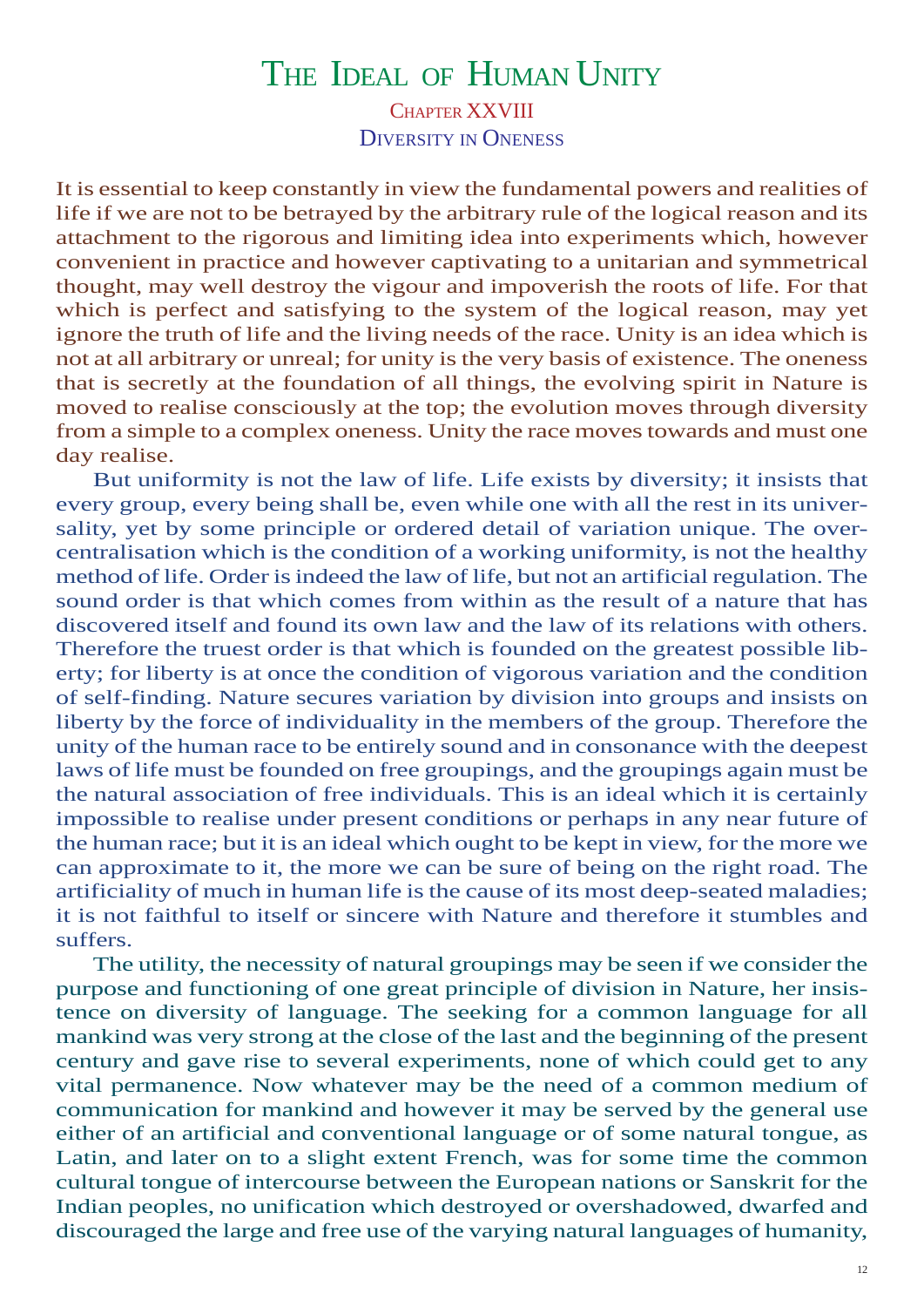could fail to be detrimental to human life and progress. The legend of the Tower of Babel speaks of the diversity of tongues as a curse laid on the race; but whatever its disadvantages, and they tend more and more to be minimised by the growth of civilisation and increasing intercourse, it has been rather a blessing than a curse, a gift to mankind rather than a disability laid upon it. The purposeless exaggeration of anything is always an evil, and an excessive pullulation of varying tongues that serve no purpose in the expression of a real diversity of spirit and culture is certainly a stumbling-block rather than a help: but this excess, though it existed in the past,  $\frac{1}{1}$  is hardly a possibility of the future. The tendency is rather in the opposite direction. In former times diversity of language helped to create a barrier to knowledge and sympathy, was often made the pretext even of an actual antipathy and tended to a too rigid division. The lack of sufficient interpenetration kept up both a passive want of understanding and a fruitful crop of active misunderstandings. But this was an inevitable evil of a particular stage of growth, an exaggeration of the necessity that then existed for the vigorous development of strongly individualised group-souls in the human race. These disadvantages have not yet been abolished, but with closer intercourse and the growing desire of men and nations for the knowledge of each other's thought and spirit and personality, they have diminished and tend to diminish more and more and there is no reason why in the end they should not become inoperative.

Diversity of language serves two important ends of the human spirit, a use of unification and a use of variation. A language helps to bring those who speak it into a certain large unity of growing thought, formed temperament, ripening spirit. It is an intellectual, aesthetic and expressive bond which tempers division where division exists and strengthens unity where unity has been achieved. Especially it gives self-consciousness to national or racial unity and creates the bond of a common self expression and a common record of achievement. On the other hand, it is a means of national differentiation and perhaps the most powerful of all, not a barren principle of division merely, but a fruitful and helpful differentiation. For each language is the sign and power of the soul of the people which naturally speaks it. Each develops therefore its own peculiar spirit, thoughttemperament, way of dealing with life and knowledge and experience. If it receives and welcomes the thought, the life-experience, the spiritual impact of other nations, still it transforms them into something new of its own and by that power of transmutation it enriches the life of humanity with its fruitful borrowings and does not merely repeat what had been gained elsewhere. Therefore it is of the utmost value to a nation, a human group-soul, to preserve its language and to make of it a strong and living cultural instrument. A nation, race or people which loses its language cannot live its whole life or its real life. And this advantage to the national life is at the same time an advantage to the general life of the human race.

How much a distinct human group loses by not possessing a separate tongue of its own or by exchanging its natural self-expression for an alien form of speech, can be seen by the examples of the British colonies, the United States of

<sup>&</sup>lt;sup>1</sup> In India the pedants enumerate I know not how many hundred languages. This is a stupid misstatement; there are about a dozen great tongues; the rest are either dialects or aboriginal survivals of tribal speech that are bound to disappear.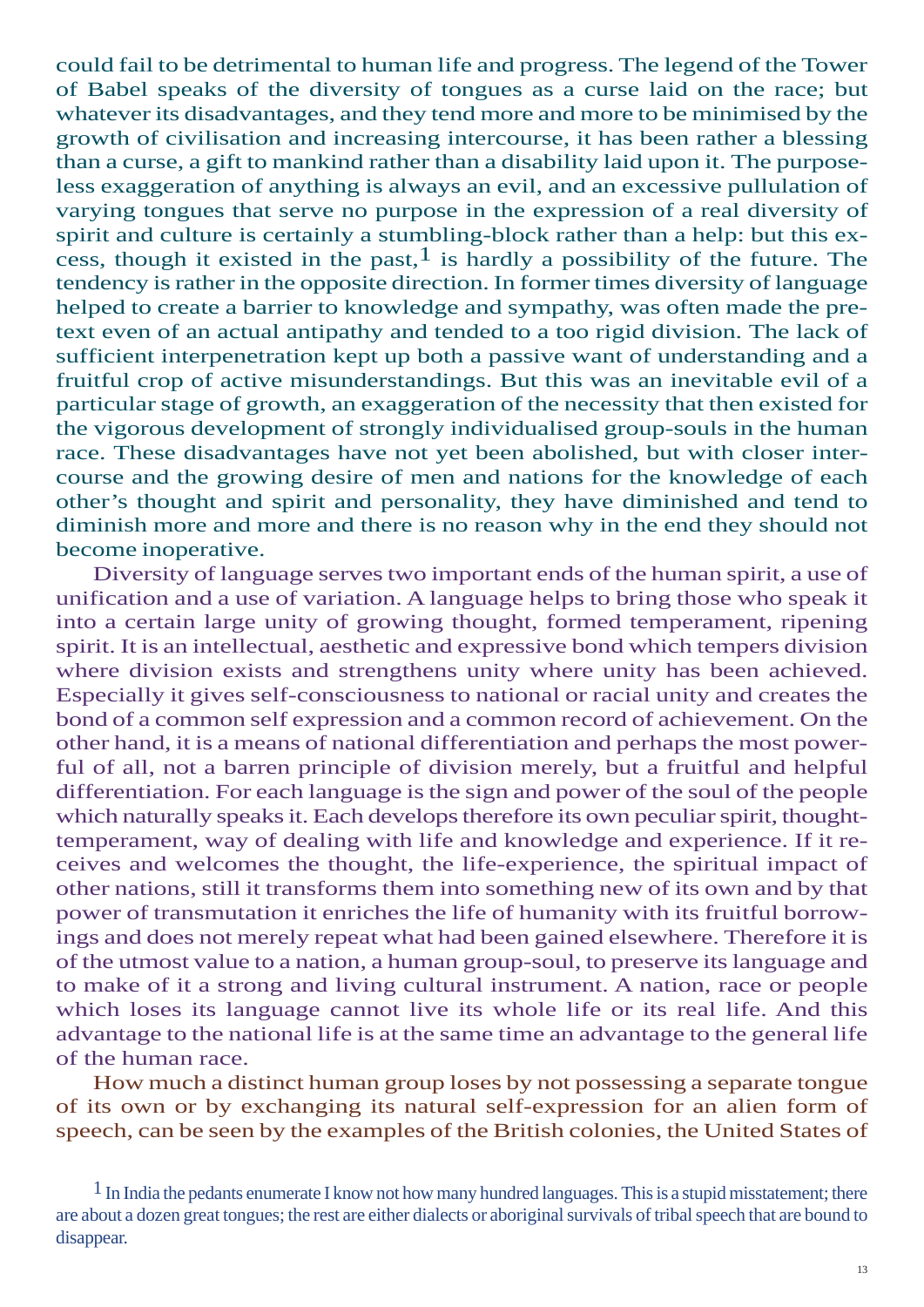America and Ireland. The colonies are really separate peoples in the psychological sense, although they are not as yet separate nations. English, for the most part or at the lowest in great part, in their origin and political and social sympathy, they are yet not replicas of England, but have already a different temperament, a bent of their own, a developing special character. But this new personality can only appear in the more outward and mechanical parts of their life and even there in no great, effective and fruitful fashion. The British colonies do not count in the culture of the world, because they have no native culture, because by the fact of their speech they are and must be mere provinces of England. Whatever peculiarities they may develop in their mental life tend to create a type of provincialism and not a central intellectual, aesthetic, spiritual life of their own with its distinct importance for mankind. For the same reason the whole of America, in spite of its powerfully independent political and economic being, has tended to be culturally a province of Europe, the south and centre by their dependence on the Spanish, and the north by its dependence on the English language. The life of the United States alone tends and strives to become a great and separate cultural existence, but its success is not commensurate with its power. Culturally, it is still to a great extent a province of England. Neither its literature, in spite of two or three great names, nor its art nor its thought, nor anything else on the higher levels of the mind, has been able to arrive at a vigorous maturity independent in its soul-type. And this because its instrument of self-expression, the language which the national mind ought to shape and be in turn shaped by it, was formed and must continue to be formed by another country with a different mentality and must there find its centre and its law of development. In old times, America would have evolved and changed the English language according to its own needs until it became a new speech, as the mediaeval nations dealt with Latin, and arrived in this way at a characteristic instrument of self-expression; but under modern conditions this is not easily possible.2

Ireland had its own tongue when it had its own free nationality and culture and its loss was a loss to humanity as well as to the Irish nation. For what might not this Celtic race with its fine psychic turn and quick intelligence and delicate imagination, which did so much in the beginning for European culture and religion, have given to the world through all these centuries under natural conditions? But the forcible imposition of a foreign tongue and the turning of a nation into a province left Ireland for so many centuries mute and culturally stagnant, a dead force in the life of Europe. Nor can we count as an adequate compensation for this loss the small indirect influence of the race upon English culture or the few direct contributions made by gifted Irishmen forced to pour their natural genius into a foreign mould of thought. Even when Ireland in her struggle for freedom was striving to recover her free soul and give it a voice, she has been hampered by having to use a tongue which does not naturally express her spirit and peculiar bent. In time she may conquer the obstacle, make this tongue her own, force it to express her, but it will be long, if ever, before she can do it with the same richness, force and unfettered individuality as she would have done in

<sup>&</sup>lt;sup>2</sup> It is affirmed that now such an independent development is taking place in America; it has to be seen how far this becomes a truly vigorous reality: at present it has amounted only to a provincial turn, a sort of national slang or a racy oddity. Even in the farthest development it would only be a sort of dialect, not a national language.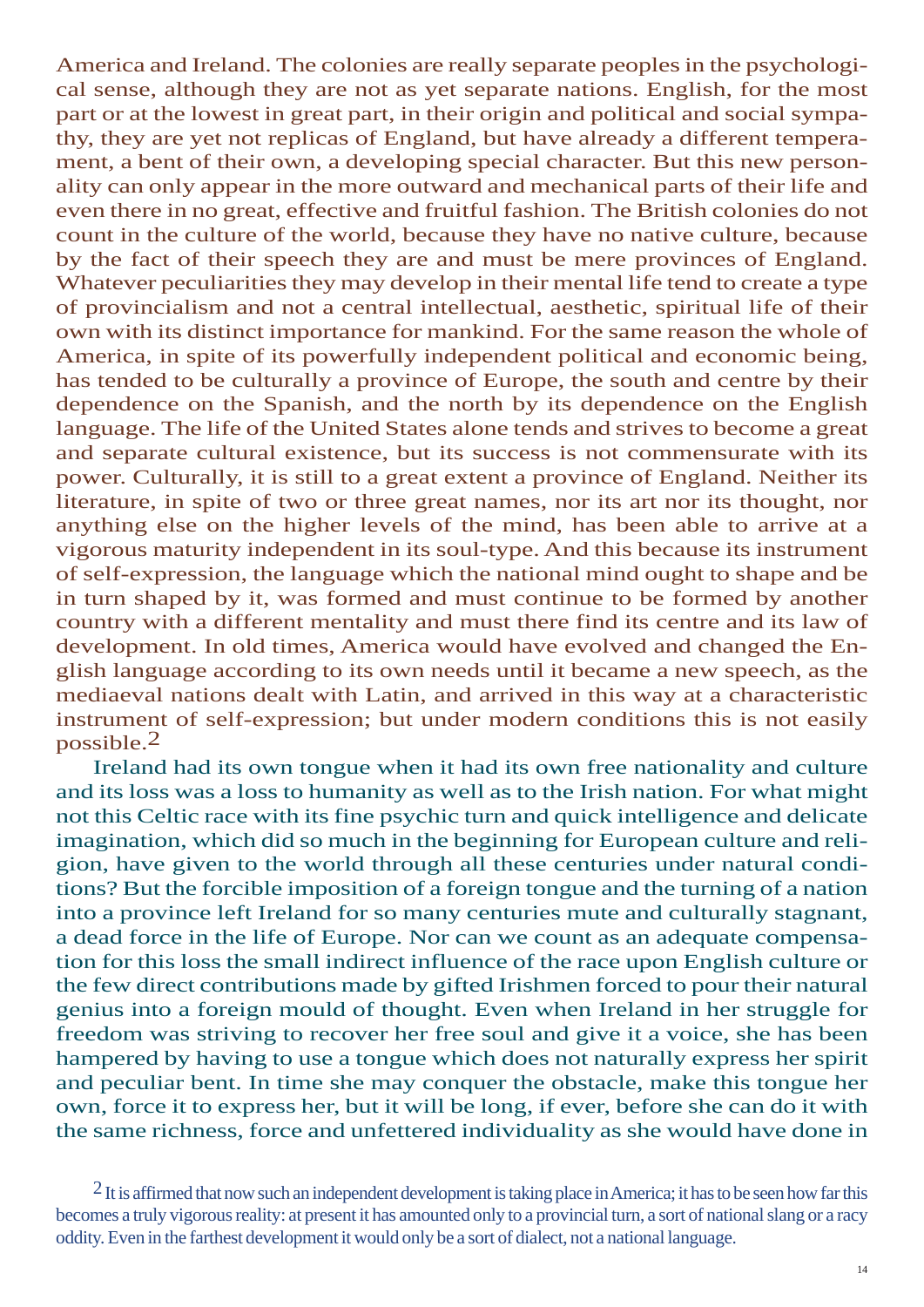her Gaelic speech. That speech she had tried to recover but the natural obstacles have been and are likely always to be too heavy and too strongly established for any complete success in that endeavour.

Modern India is another striking example. Nothing has stood more in the way of the rapid progress in India, nothing has more successfully prevented her self-finding and development under modern conditions than the long overshadowing of the Indian tongues as cultural instruments by the English language. It is significant that the one sub-nation in India which from the first refused to undergo this yoke, devoted itself to the development of its language, made that for long its principal preoccupation, gave to it its most original minds and most living energies, getting through everything else perfunctorily, neglecting commerce, doing politics as an intellectual and oratorical pastime,—that it is Bengal which first recovered its soul, respiritualised itself, forced the whole world to hear of its great spiritual personalities, gave it the first modern Indian poet and Indian scientist of world-wide fame and achievement, restored the moribund art of India to life and power, first made her count again in the culture of the world, first, as a reward in the outer life, arrived at a vital political consciousness and a living political movement not imitative and derivative in its spirit and its central ideal.<sup>3</sup> For so much does language count in the life of a nation; for so much does it count to the advantage of humanity at large that its group-souls should preserve and develop and use with a vigorous group-individuality their natural instrument of expression.

A common language makes for unity and therefore it might be said that the unity of the human race demands unity of language; the advantages of diversity must be foregone for this greater good, however serious the temporary sacrifice. But it makes for a real, fruitful, living unity, only when it is the natural expression of the race or has been made natural by a long adaptation and development from within. The history of universal tongues spoken by peoples to whom they were not natural, is not encouraging. Always they have tended to become dead tongues, sterilising so long as they kept their hold, fruitful only when they were decomposed and broken up into new derivative languages or departed leaving the old speech, where that still persisted, to revive with this new stamp and influence upon it. Latin, after its first century of general domination in the West, became a dead thing, impotent for creation, and generated no new or living and evolving culture in the nations that spoke it; even so great a force as Christianity could not give it a new life. The times during which it was an instrument of European thought, were precisely those in which that thought was heaviest, most traditional and least fruitful. A rapid and vigorous new life only grew up when the languages which appeared out of the detritus of dying Latin or the old languages which had not been lost took its place as the complete instruments of national culture. For it is not enough that the natural language should be spoken by the people; it must be the expression of its higher life and thought. A language that survives only as a patois or a provincial tongue like Welsh after the English conquest or Breton or Provencal in France or as Czech survived once in Austria or Ruthenian and Lithuanian in imperial Russia, languishes, becomes sterile and does not serve all the true purpose of survival.

 $3$  Now, of course, everything has changed and these remarks are no longer applicable to the actual state of things in India.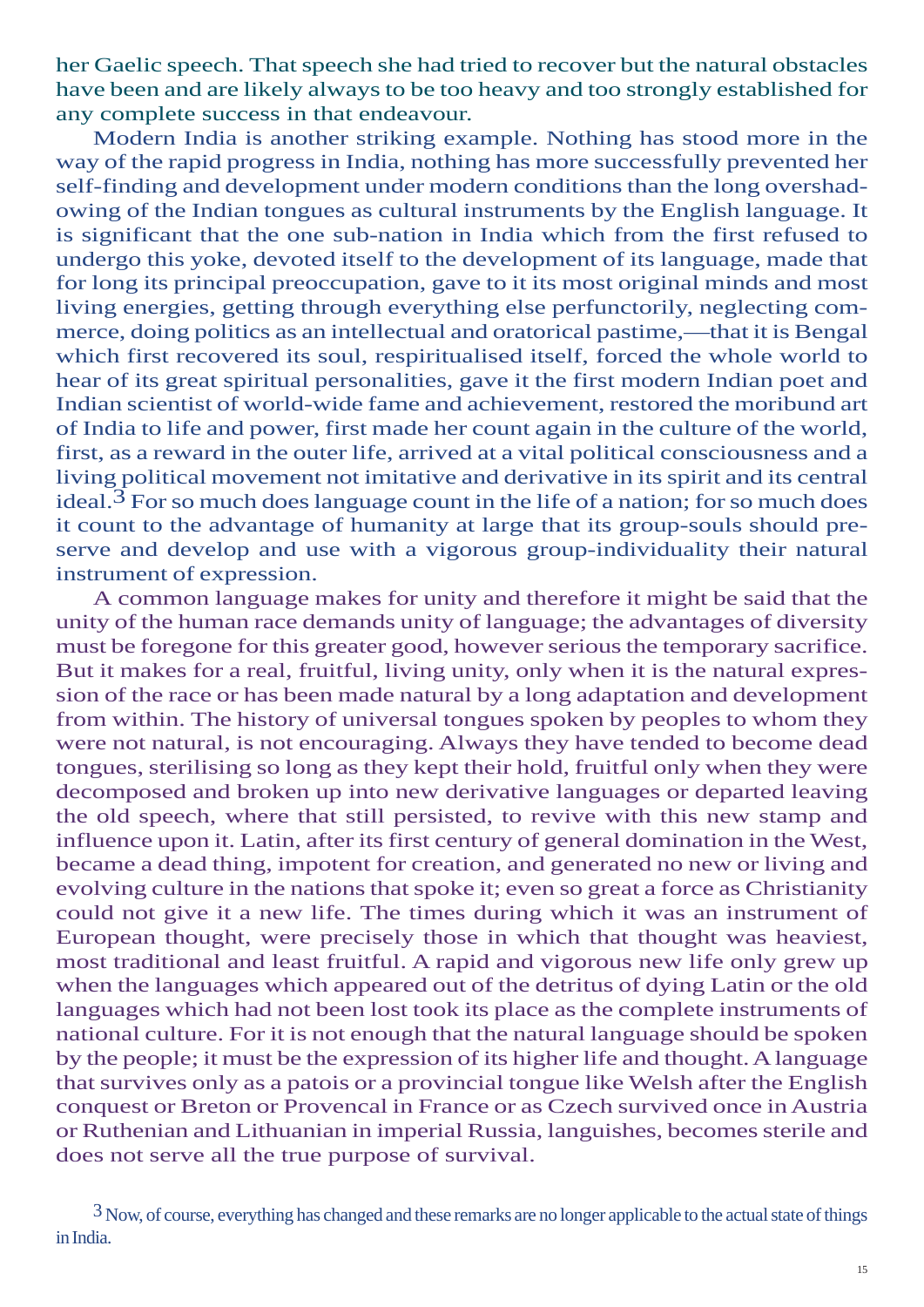Language is the sign of the cultural life of a people, the index of its soul in thought and mind that stands behind and enriches its soul in action. Therefore it is here that the phenomena and utilities of diversity may be most readily seized, more than in mere outward things; but these truths are important because they apply equally to the thing which it expresses and symbolises and serves as an instrument. Diversity of language is worth keeping because diversity of cultures and differentiation of soul-groups are worth keeping and because without that diversity life cannot have full play; for in its absence there is a danger, almost an inevitability of decline and stagnation. The disappearance of national variation into a single uniform human unity, of which the systematic thinker dreams as an ideal and which we have seen to be a substantial possibility and even a likelihood if a certain tendency becomes dominant, might lead to political peace, economic well-being, perfect administration, the solution of a hundred material problems, as did on a lesser scale the Roman unity in old times; but to what eventual good if it leads also to an uncreative sterilisation of the mind and the stagnation of the soul of the race? In laying this stress on culture, on the things of the mind and the spirit there need be no intention of undervaluing the outward material side of life; it is not at all my purpose to belittle that to which Nature always attaches so insistent an importance. On the contrary, the inner and the outer depend upon each other. For we see that in the life of a nation a great period of national culture and vigorous mental and soul life is always part of a general stirring and movement which has its counterpart in the outward political, economic and practical life of the nation. The cultural brings about or increases the material progress but also it needs it that it may itself flourish with an entirely full and healthy vigour. The peace, well-being and settled order of the human world is a thing eminently to be desired as a basis for a great world culture in which all humanity must be united; but neither of these unities, the outward or inward, ought to be devoid of an element even more important than peace, order and well-being,—freedom and vigour of life, which can only be assured by variation and by the freedom of the group and of the individual. Not then a uniform unity, not a logically simple, a scientifically rigid, a beautifully neat and mechanical sameness, but a living oneness full of healthy freedom and variation is the ideal which we should keep in view and strive to get realised in man's future.

But how is this difficult end to be secured? For if an excessive uniformity and centralisation tends to the disappearance of necessary variations and indispensable liberties, a vigorous diversity and strong group-individualism may lead to an incurable persistence or constant return of the old separatism which will prevent human unity from reaching completeness or even will not allow it to take firm root. For it will not be enough for the constituent groups or divisions to have a certain formal administrative and legislative separateness like the States of the American union if, as there, there is liberty only in mechanical variations and all vivid departures from the general norm proceeding from a profounder inner variation are discouraged or forbidden. Nor will it be sufficient to found a unity plus local independence of the German type; for there the real overriding force was a unifying and disciplined Prussianism and independence survived only in form. Nor will even the English colonial system give us any useful suggestion; for there is there local independence and a separate vigour of life, but the brain, heart and central spirit are in the metropolitan country and the rest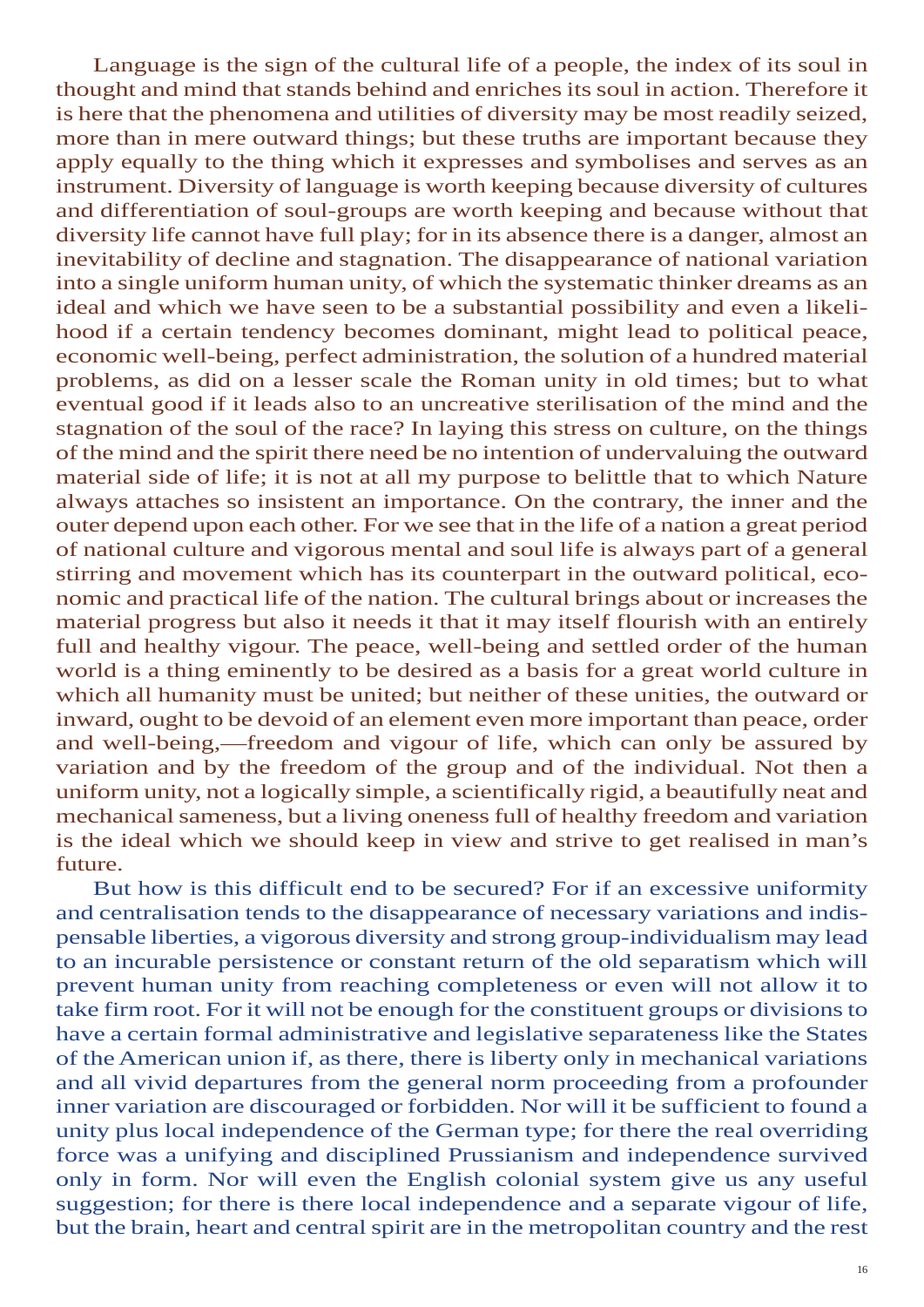are at the best only outlying posts of the Anglo-Saxon idea.4 The Swiss cantonal life offers no fruitful similitude; for apart from the exiguity of its proportions and frame, there is the phenomenon of a single Swiss life and practical spirit with a mental dependence on three foreign cultures sharply dividing the race; a common Swiss culture does not exist. The problem is rather, on a larger and more difficult scale and with greater complexities, that which offered itself for a moment to the British Empire, how, if it is at all possible, to unite Great Britain, Ireland, the Colonies, Egypt, India in a real oneness, throw their gains into a common stock, use their energies for a common end, help them to find the account of their national individuality in a supra-national life, yet preserve that individuality,—Ireland keeping the Irish soul and life and cultural principle, India the Indian soul and life and cultural principle, the other units developing theirs, not united by a common Anglicisation, which was the past empire-building ideal, but held together by a greater as yet unrealised principle of free union. Nothing was suggested at any time in the way of a solution except some sort of bunch or rather bouquet system, unifying its clusters not by the living stalk of a common origin or united past, for that does not exist, but by an artificial thread of administrative unity which might at any moment be snapped irretrievably by centrifugal forces.

But after all, it may be said, unity is the first need and should be achieved at any cost, just as national unity was achieved by crushing out the separate existence of the local units; afterwards a new principle of group-variation may be found other than the nation-unit. But the parallel here becomes illusory, because an important factor is lacking. For the history of the birth of the nation is a coalescence of small groups into a larger unit among many similar large units. The old richness of small units which gave such splendid cultural, but such unsatisfactory political results in Greece, Italy and India was lost, but the principle of life made vivid by variative diversity was preserved with nations for the diverse units and the cultural life of a continent for the common background. Here nothing of the kind is possible. There will be a sole unity, the world-nation; all outer source of diversity will disappear. Therefore the inner source has to be modified indeed, subordinated in some way, but preserved and encouraged to survive. It may be that this will not happen; the unitarian idea may forcefully prevail and turn the existing nations into mere geographical provinces or administrative departments of a single well-mechanised State. But in that case the outraged need of life will have its revenge, either by a stagnation, a collapse and a detrition fruitful of new separations or by some principle of revolt from within. A gospel of Anarchism might enforce itself, for example, and break down the world-order for a new creation. The question is whether there is not somewhere a principle of unity in diversity by which this method of action and reaction, creation and destruction, realisation and relapse cannot be, if not altogether avoided, yet mitigated in its action and led to a more serene and harmonious working.

– *Sri Aurobindo*

<sup>&</sup>lt;sup>4</sup> This may be less so than before, but the improvement does not go very far.